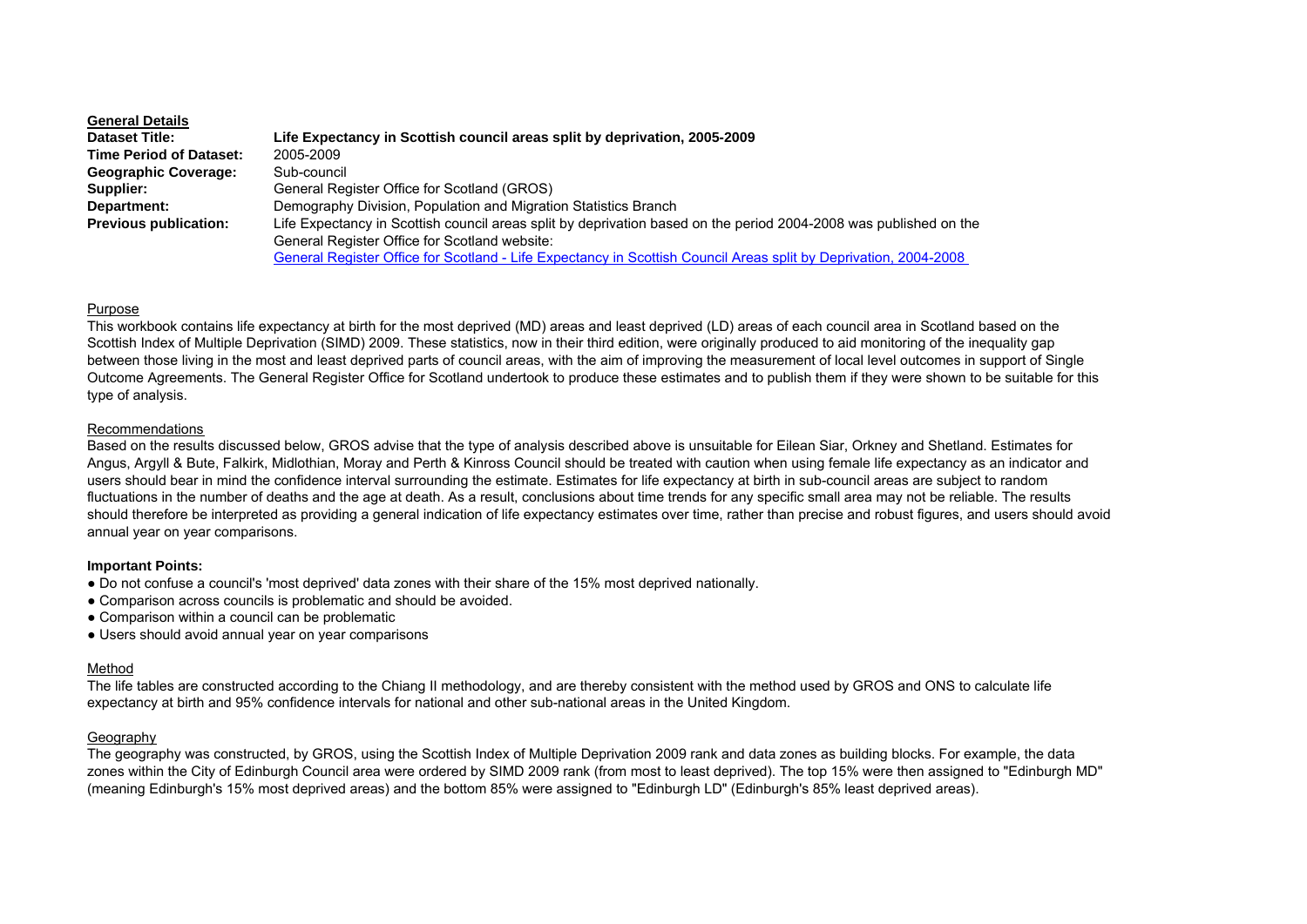### Input Data

Small Area Population Estimates for 2005-2009 and death counts at the data zone level (obtained from GROS Vital Events) were used as input data. The population and death data was aggregated over a five year period (as opposed to the three year period used for other life expectancy statistics published by GROS) to ensure a higher level of statistical robustness.

The useful effects of increasing the size of the number of years used (n) needs to be weighed against the fact that the resultant life expectancy is an average (of 5 years) and assumes that the underlying life expectancy has not changed over the n years under investigation. For example, if n is equal to ten, then the implicit assumption is that life expectancy has not changed over those ten years. As n increases, the confidence interval decreases, but the validity of the assumption decreases too.

There were two deaths in both 2007 and 2009 in the zero age group for which the sex was unclassified, for the purposes of calculating these estimates these deaths were treated as male.

## Results

Previous life expectancy (LE) figures - calculated by GROS for SIMD 2009 deprivation deciles, quintiles and vigintiles - show a smooth trend of decreasing LE with increasing deprivation.

The results of this analysis show that for each Scottish council area, LE at birth is usually higher in the least deprived areas compared to the most deprived areas. This is true for males and females in all areas with the exception of life expectancy for males in Orkney.

The gap between male and female LE is wider for those living in the most deprived parts when compared to those in the least deprived parts. This is true for all areas except Orkney and Shetland and is particularly pronounced for those living in Argyll & Bute, Falkirk and South Ayrshire.

The gap between LE in the most deprived part of a given council and LE in the least deprived part of that same council varies by council area and gender. In most cases the inequality gap is more pronounced for males, however in Orkney and Shetland the inequality gap is wider for females.

The confidence interval (CI) surrounding each life expectancy at birth figure is shown in Table 1, Chart 1 and Chart 2. The average CI surrounding male LE is 1.8 years, with a maximum of 8.0 years; the average CI surrounding female LE is 1.6 years with a maximum of 7.2 years. The CI surrounding the Shetland MD, Orkney MD and Eilean Siar MD life expectancy estimates are too large (as illustrated in charts 1 and 2) for the data to be deemed fit for purpose. This is mainly a result of the small numbers involved in calculating LE at this level of geography. Chart 1 and 2 show that, for the island councils, the upper CI of the most deprived LE estimate overlaps with the lower CI of the least deprived LE estimate.

Overlapping confidence intervals are also a problem for female LE in Angus, Argyll & Bute, Falkirk, Midlothian, Moray and Perth & Kinross. These findings suggest that either deprivation has little impact on female life expectancy in these areas or they could be a result of problems associated with using the SIMD in this way (see 'limitations associated with using the SIMD in this manner' section).

### Limitations associated with using the SIMD in this manner

Firstly, care needs to be taken to not confuse a council's 'most deprived' data zones with their share of the 15% most deprived nationally, e.g. 44% of the data zones in Glasgow lie in the 15% most deprived data zones in Scotland.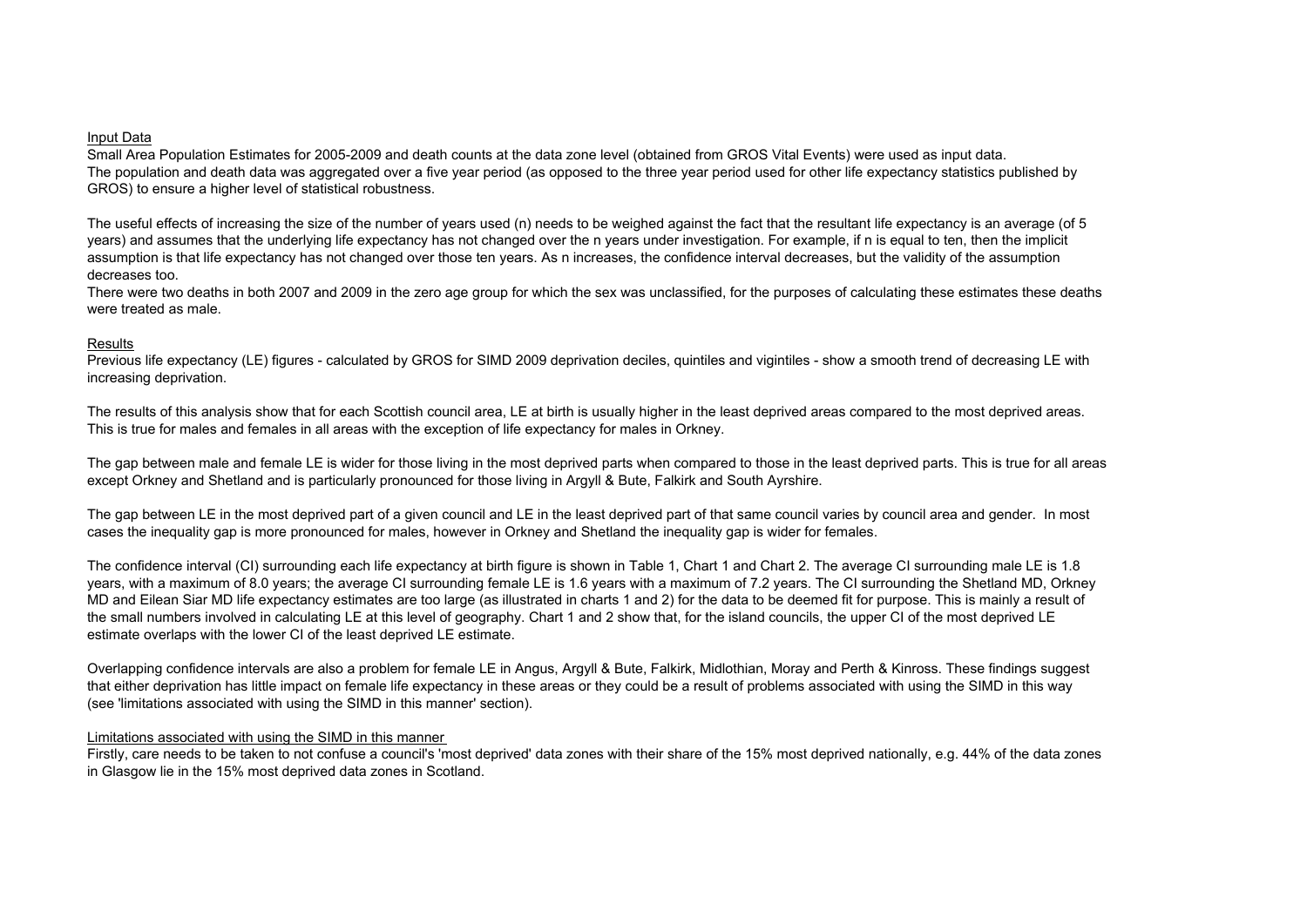Secondly, comparison across councils is problematic and should be avoided. Life expectancy in Glasgow's 'most deprived' is very low but this is because we're looking at data zones that fall within the 3% most deprived nationally where as Clackmannanshire's most deprived data zones are split across the 15% most deprived nationally with 2 in vigintile 1, 5 in vigintile 2 and 3 in vigintile 3.

Lastly, comparison within a council can be problematic. Given the way that the SIMD is constructed it works best at the most deprived end of the distribution as at the least deprived end it is measuring an absence of deprivation (e.g. low numbers of benefit claimants) rather than affluence so there is little differentiation (e.g. an area ranked 4,000 will not be much different to a rank of 5,000 but a rank of 100 will be very different to an area ranked 500). The 15% most deprived data zones in Glasgow fall within the most deprived 3% nationally and so will be areas with similar deprivation levels. For Perth & Kinross the 15% most deprived data zones in the council includes data zones in the 35% most deprived nationally - the two data zones in the 5% most deprived nationally will be very different to those in the 30- 35% band.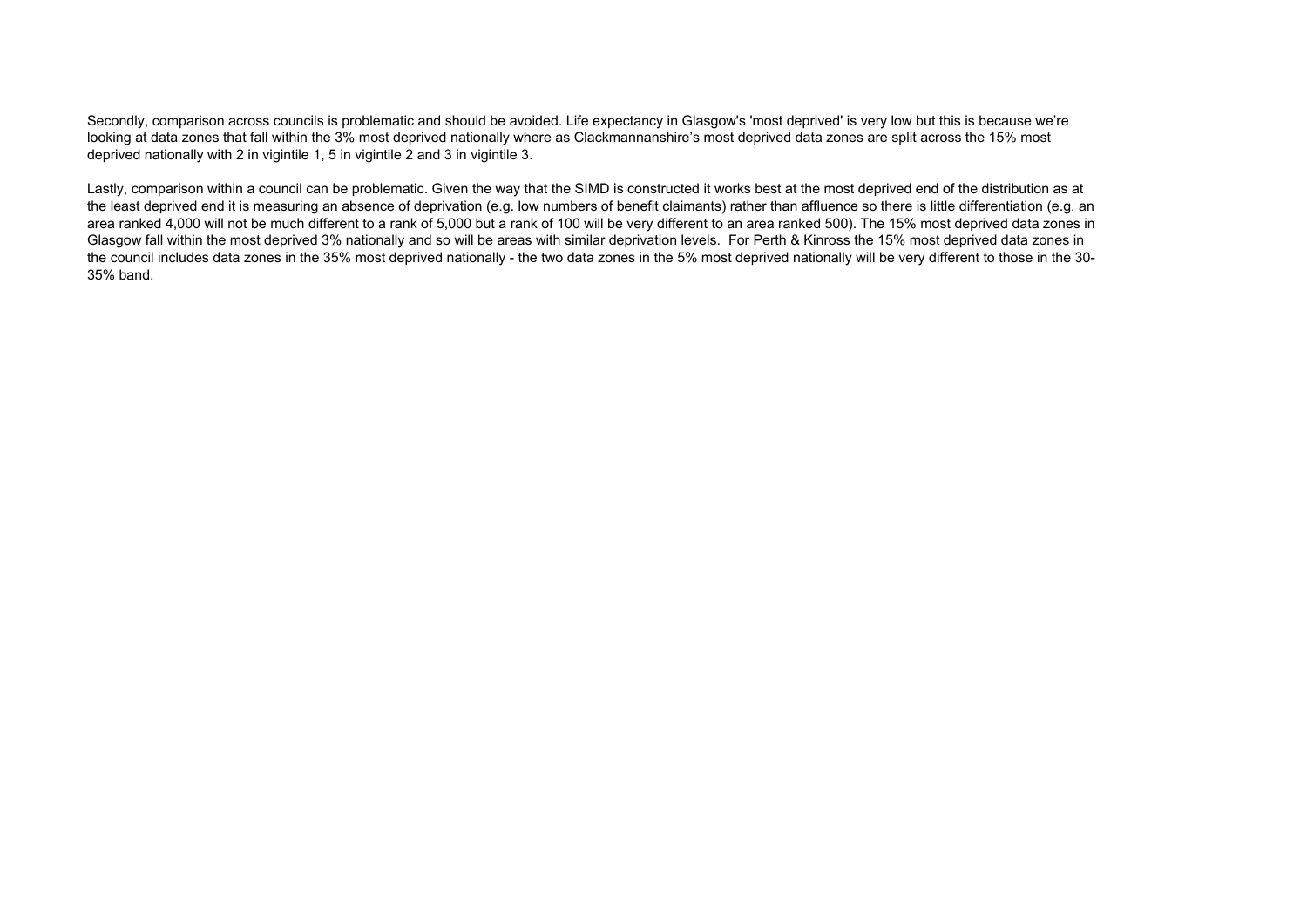|                                | <b>Males</b>             |      |           |              | Females        |           |           |              |
|--------------------------------|--------------------------|------|-----------|--------------|----------------|-----------|-----------|--------------|
|                                | Expectation of Lower 95% |      | Upper 95% |              | Expectation of | Lower 95% | Upper 95% |              |
|                                | Life at birth            | CI   | CI        | Length of CI | Life at birth  | CI        | CI        | Length of CI |
| Aberdeen CityLD                | 76.4                     | 76.0 | 76.8      | 0.8          | 81.1           | 80.7      | 81.5      | 0.7          |
| Aberdeen CityMD                | 69.7                     | 68.7 | 70.8      | 2.1          | 76.7           | 75.7      | 77.7      | 2.0          |
| <b>Aberdeen City</b>           | 75.4                     | 75.1 | 75.8      | 0.7          | 80.5           | 80.1      | 80.8      | 0.7          |
| AberdeenshireLD                | 78.7                     | 78.3 | 79.1      | 0.7          | 81.8           | 81.5      | 82.1      | 0.7          |
| AberdeenshireMD                | 72.8                     | 71.7 | 73.8      | 2.0          | 79.2           | 78.3      | 80.1      | 1.8          |
| Aberdeenshire                  | 77.7                     | 77.4 | 78.1      | 0.7          | 81.4           | 81.1      | 81.7      | 0.6          |
| AngusLD                        | 77.4                     | 76.8 | 77.9      | 1.2          | 80.6           | 80.1      | 81.1      | 1.0          |
| AngusMD                        | 72.3                     | 70.8 | 73.8      | 3.1          | 79.2           | 77.9      | 80.6      | 2.7          |
| <b>Angus</b>                   | 76.6                     | 76.1 | 77.2      | $1.1$        | 80.4           | 79.9      | 80.9      | 1.0          |
| Argyll & ButeLD                | 77.6                     | 77.0 | 78.2      | 1.2          | 80.6           | 80.0      | 81.2      | $1.2$        |
| Argyll & ButeMD                | 70.2                     | 68.5 | 71.9      | 3.4          | 78.7           | 77.2      | 80.1      | 2.9          |
| Argyll & Bute                  | 76.6                     | 76.0 | 77.1      | $1.1$        | 80.4           | 79.9      | 80.9      | $1.1$        |
| ClackmannanshireLD             | 75.2                     | 74.4 | 76.1      | 1.7          | 80.3           | 79.6      | 81.1      | 1.5          |
| ClackmannanshireMD             | 69.9                     | 67.8 | 72.0      | 4.2          | 77.0           | 75.0      | 79.0      | 4.1          |
| <b>Clackmannanshire</b>        | 74.4                     | 73.7 | 75.2      | 1.5          | 79.9           | 79.1      | 80.6      | 1.4          |
| Dumfries & GallowayLD          | 77.3                     | 76.8 | 77.8      | 1.0          | 81.2           | 80.8      | 81.6      | 0.8          |
| Dumfries & GallowayMD          | 71.1                     | 69.8 | 72.3      | 2.5          | 77.7           | 76.5      | 78.9      | 2.4          |
| <b>Dumfries &amp; Galloway</b> | 76.5                     | 76.0 | 76.9      | 0.9          | 80.6           | 80.2      | 81.0      | 0.8          |
| Dundee CityLD                  | 74.9                     | 74.3 | 75.4      | 1.1          | 80.0           | 79.5      | 80.5      | 0.9          |
| Dundee CityMD                  | 67.5                     | 66.0 | 69.1      | 3.0          | 75.9           | 74.6      | 77.3      | 2.6          |
| <b>Dundee City</b>             | 73.8                     | 73.3 | 74.3      | 1.0          | 79.3           | 78.9      | 79.8      | 0.9          |
| East AyrshireLD                | 75.1                     | 74.6 | 75.7      | 1.1          | 78.8           | 78.3      | 79.3      | 1.0          |
| East AyrshireMD                | 69.8                     | 68.4 | 71.2      | 2.8          | 76.1           | 74.9      | 77.3      | 2.5          |
| <b>East Ayrshire</b>           | 74.4                     | 73.9 | 74.9      | 1.0          | 78.4           | 77.9      | 78.9      | 1.0          |

**Expectation of Life at Birth, by Sex for each Council Area within Scotland, split by level of deprivation (where MD=most deprived 15% and LD = least deprived 85%), for the period 2005-2009**

Note: The red text indicates where the upper CI of the MD area overlaps the lower CI of the least deprived area

© Crown copyright 2010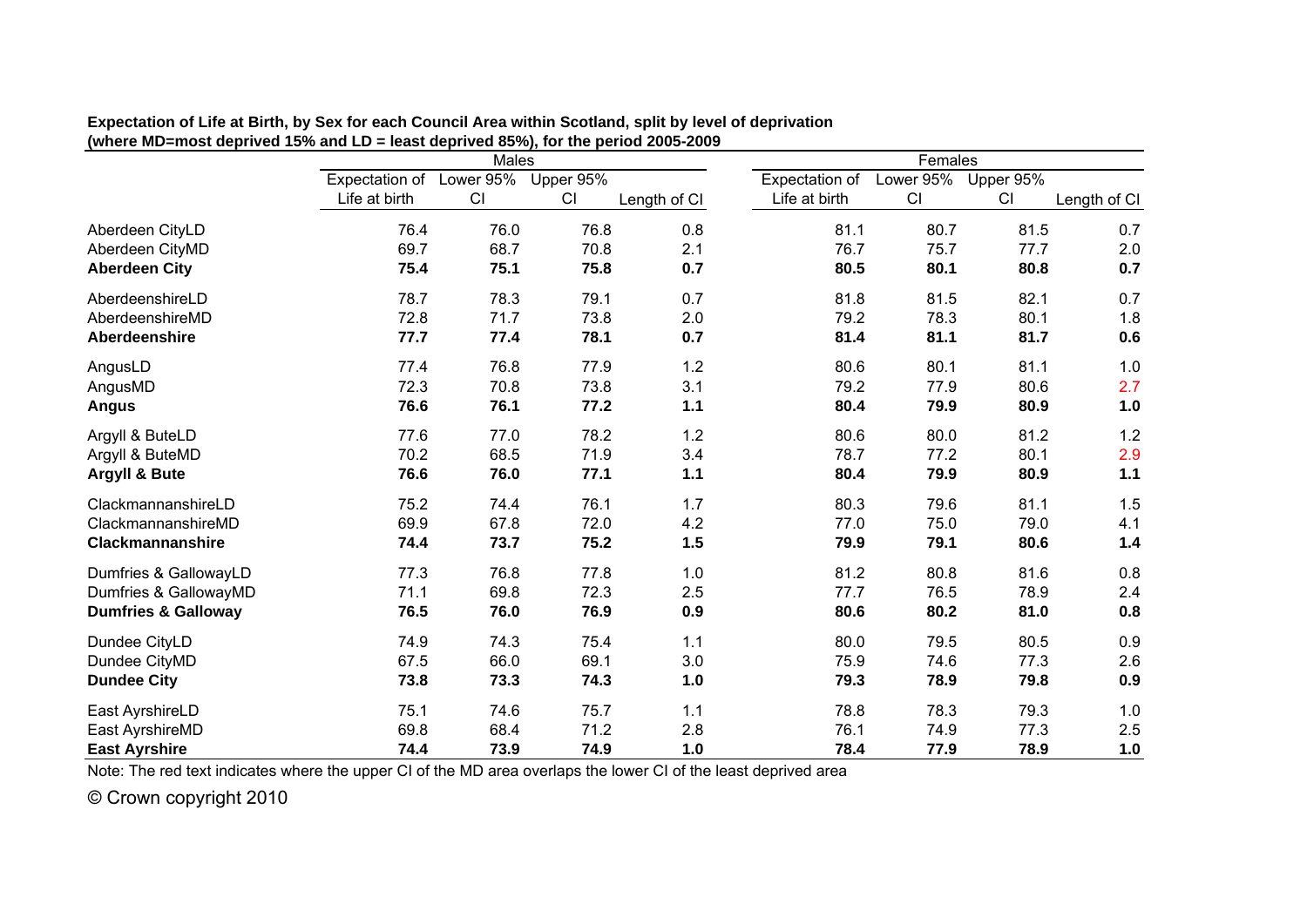# **(continued)**

|                            | Males          |           |           |              | Females        |           |           |              |
|----------------------------|----------------|-----------|-----------|--------------|----------------|-----------|-----------|--------------|
|                            | Expectation of | Lower 95% | Upper 95% |              | Expectation of | Lower 95% | Upper 95% |              |
|                            | Life at birth  | CI        | CI        | Length of CI | Life at birth  | CI        | CI        | Length of CI |
| East DunbartonshireLD      | 79.5           | 79.0      | 80.0      | 1.1          | 83.7           | 83.2      | 84.2      | 1.0          |
| East DunbartonshireMD      | 72.8           | 71.4      | 74.2      | 2.8          | 77.9           | 76.8      | 79.1      | 2.3          |
| <b>East Dunbartonshire</b> | 78.5           | 78.0      | 79.0      | 1.0          | 82.7           | 82.2      | 83.1      | 0.9          |
| East LothianLD             | 77.3           | 76.7      | 77.8      | 1.2          | 81.5           | 80.9      | 82.0      | 1.1          |
| East LothianMD             | 71.9           | 70.3      | 73.6      | 3.3          | 78.2           | 76.9      | 79.6      | 2.7          |
| <b>East Lothian</b>        | 76.5           | 75.9      | 77.0      | 1.1          | 81.0           | 80.5      | 81.5      | 1.0          |
| East RenfrewshireLD        | 78.8           | 78.1      | 79.4      | 1.2          | 83.0           | 82.5      | 83.6      | 1.1          |
| East RenfrewshireMD        | 71.7           | 70.1      | 73.3      | 3.2          | 78.5           | 77.0      | 80.0      | 3.0          |
| <b>East Renfrewshire</b>   | 77.6           | 77.0      | 78.2      | $1.2$        | 82.3           | 81.8      | 82.8      | 1.0          |
| Edinburgh, City ofLD       | 78.0           | 77.7      | 78.3      | 0.5          | 82.1           | 81.8      | 82.3      | 0.5          |
| Edinburgh, City ofMD       | 68.9           | 68.2      | 69.6      | 1.4          | 77.3           | 76.6      | 78.0      | 1.4          |
| Edinburgh, City of         | 76.5           | 76.2      | 76.7      | 0.5          | 81.3           | 81.1      | 81.5      | 0.5          |
| Eilean SiarLD              | 73.3           | 72.1      | 74.6      | 2.5          | 81.0           | 79.9      | 82.0      | 2.2          |
| Eilean SiarMD              | 71.9           | 68.4      | 75.5      | 7.1          | 80.0           | 77.4      | 82.5      | 5.1          |
| <b>Eilean Siar</b>         | 73.2           | 72.0      | 74.3      | 2.3          | 80.9           | 79.9      | 81.8      | 2.0          |
| FalkirkLD                  | 76.2           | 75.7      | 76.6      | 0.9          | 79.9           | 79.5      | 80.3      | 0.8          |
| FalkirkMD                  | 70.5           | 69.3      | 71.7      | 2.5          | 78.7           | 77.6      | 79.9      | 2.3          |
| <b>Falkirk</b>             | 75.3           | 74.9      | 75.8      | 0.9          | 79.7           | 79.4      | 80.1      | 0.7          |
| FifeLD                     | 76.8           | 76.4      | 77.1      | 0.6          | 80.8           | 80.5      | 81.1      | 0.6          |
| FifeMD                     | 71.2           | 70.4      | 72.1      | 1.6          | 77.5           | 76.8      | 78.3      | 1.6          |
| <b>Fife</b>                | 75.9           | 75.6      | 76.2      | 0.6          | 80.3           | 80.1      | 80.6      | 0.5          |
| Glasgow CityLD             | 72.1           | 71.8      | 72.3      | 0.5          | 77.9           | 77.7      | 78.1      | 0.5          |
| Glasgow CityMD             | 65.1           | 64.5      | 65.7      | 1.2          | 73.9           | 73.3      | 74.5      | $1.2$        |
| <b>Glasgow City</b>        | 71.0           | 70.8      | 71.3      | 0.5          | 77.3           | 77.1      | 77.5      | 0.4          |

Note: The red text indicates where the upper CI of the MD area overlaps the lower CI of the least deprived area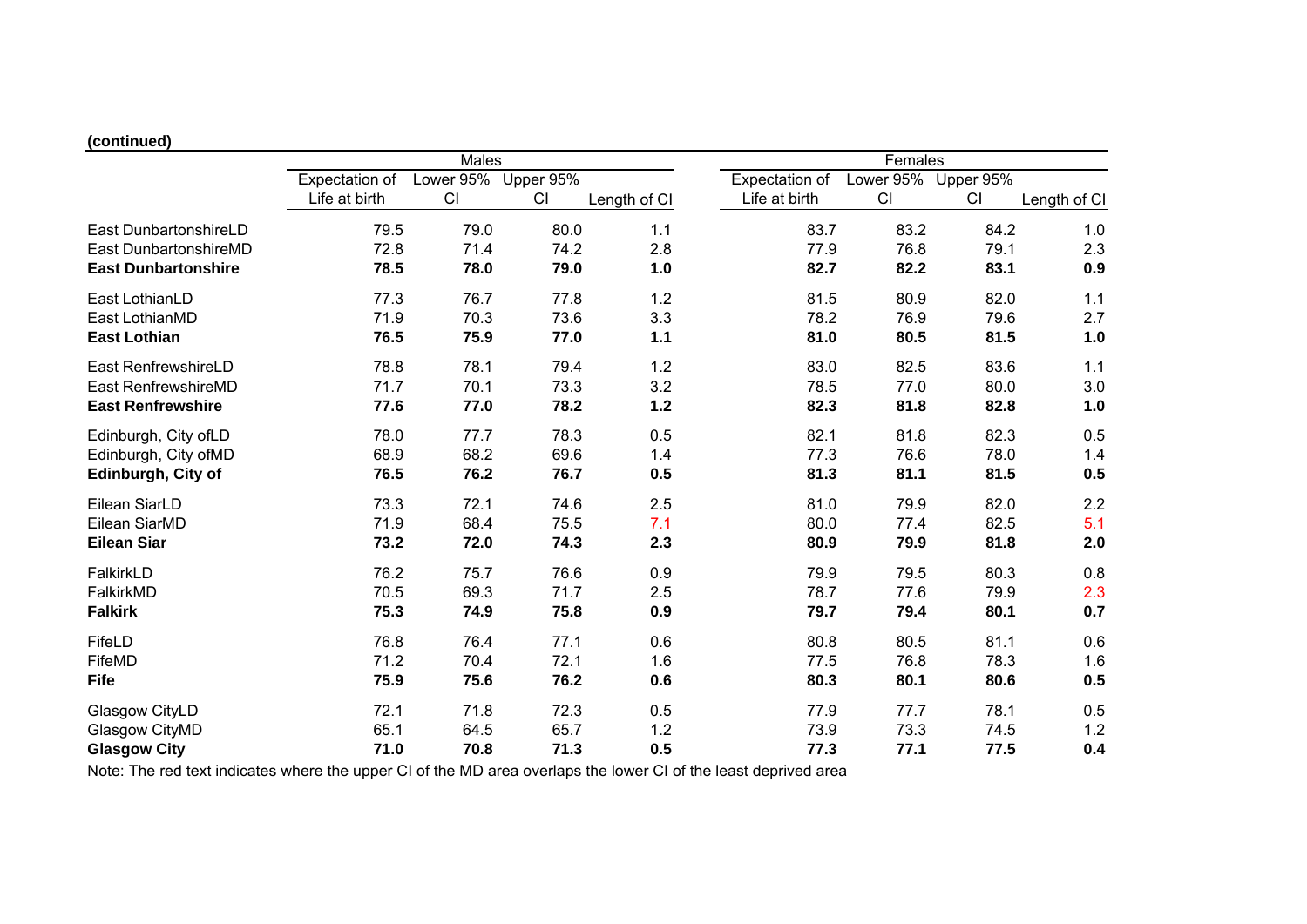# **(continued)**

|                            | Males<br>Expectation of Lower 95% Upper 95% |      |      |              | Females<br>Expectation of Lower 95% Upper 95% |      |      |              |
|----------------------------|---------------------------------------------|------|------|--------------|-----------------------------------------------|------|------|--------------|
|                            |                                             |      |      |              |                                               |      |      |              |
|                            | Life at birth                               | CI   | CI   | Length of CI | Life at birth                                 | CI   | CI   | Length of CI |
| HighlandLD                 | 77.1                                        | 76.7 | 77.5 | 0.8          | 81.3                                          | 81.0 | 81.7 | 0.7          |
| HighlandMD                 | 70.2                                        | 69.2 | 71.3 | 2.1          | 78.7                                          | 77.9 | 79.6 | 1.7          |
| <b>Highland</b>            | 76.1                                        | 75.7 | 76.5 | 0.8          | 81.0                                          | 80.6 | 81.3 | 0.7          |
| InverclydeLD               | 74.0                                        | 73.3 | 74.6 | 1.3          | 78.9                                          | 78.2 | 79.6 | 1.3          |
| InverclydeMD               | 67.1                                        | 65.2 | 69.0 | 3.7          | 76.1                                          | 74.3 | 77.8 | 3.5          |
| Inverclyde                 | 73.0                                        | 72.3 | 73.6 | $1.3$        | 78.5                                          | 77.9 | 79.1 | $1.2$        |
| MidlothianLD               | 76.8                                        | 76.2 | 77.5 | 1.3          | 80.8                                          | 80.3 | 81.4 | 1.1          |
| MidlothianMD               | 71.3                                        | 69.6 | 72.9 | 3.4          | 78.9                                          | 77.5 | 80.3 | 2.7          |
| <b>Midlothian</b>          | 76.0                                        | 75.4 | 76.6 | $1.2$        | 80.6                                          | 80.1 | 81.1 | 1.0          |
| MorayLD                    | 76.9                                        | 76.3 | 77.5 | 1.2          | 80.7                                          | 80.2 | 81.3 | 1.1          |
| MorayMD                    | 72.3                                        | 70.7 | 73.9 | 3.2          | 79.3                                          | 77.6 | 80.9 | 3.4          |
| <b>Moray</b>               | 76.2                                        | 75.7 | 76.8 | 1.2          | 80.5                                          | 80.0 | 81.1 | 1.1          |
| North AyrshireLD           | 74.9                                        | 74.3 | 75.4 | 1.1          | 79.8                                          | 79.4 | 80.3 | 0.9          |
| North AyrshireMD           | 69.2                                        | 67.9 | 70.5 | 2.6          | 74.9                                          | 73.7 | 76.2 | 2.5          |
| <b>North Ayrshire</b>      | 74.0                                        | 73.5 | 74.5 | 1.0          | 79.1                                          | 78.6 | 79.5 | 0.9          |
| North LanarkshireLD        | 74.2                                        | 73.9 | 74.5 | 0.6          | 78.9                                          | 78.6 | 79.2 | 0.6          |
| North LanarkshireMD        | 68.3                                        | 67.4 | 69.2 | 1.7          | 76.1                                          | 75.4 | 76.9 | 1.5          |
| <b>North Lanarkshire</b>   | 73.4                                        | 73.0 | 73.7 | 0.6          | 78.5                                          | 78.2 | 78.8 | 0.5          |
| Orkney IslandsLD           | 75.5                                        | 74.2 | 76.8 | 2.6          | 81.6                                          | 80.5 | 82.6 | 2.1          |
| Orkney IslandsMD           | 75.7                                        | 71.7 | 79.7 | 8.0          | 81.4                                          | 77.9 | 84.9 | 7.1          |
| <b>Orkney Islands</b>      | 75.6                                        | 74.4 | 76.8 | 2.5          | 81.7                                          | 80.7 | 82.7 | 2.0          |
| Perth & KinrossLD          | 78.3                                        | 77.8 | 78.8 | 0.9          | 81.9                                          | 81.5 | 82.3 | 0.8          |
| Perth & KinrossMD          | 72.8                                        | 71.4 | 74.1 | 2.7          | 80.3                                          | 78.9 | 81.7 | 2.8          |
| <b>Perth &amp; Kinross</b> | 77.5                                        | 77.1 | 78.0 | 0.9          | 81.6                                          | 81.2 | 82.0 | 0.8          |

Note: The red text indicates where the upper CI of the MD area overlaps the lower CI of the least deprived area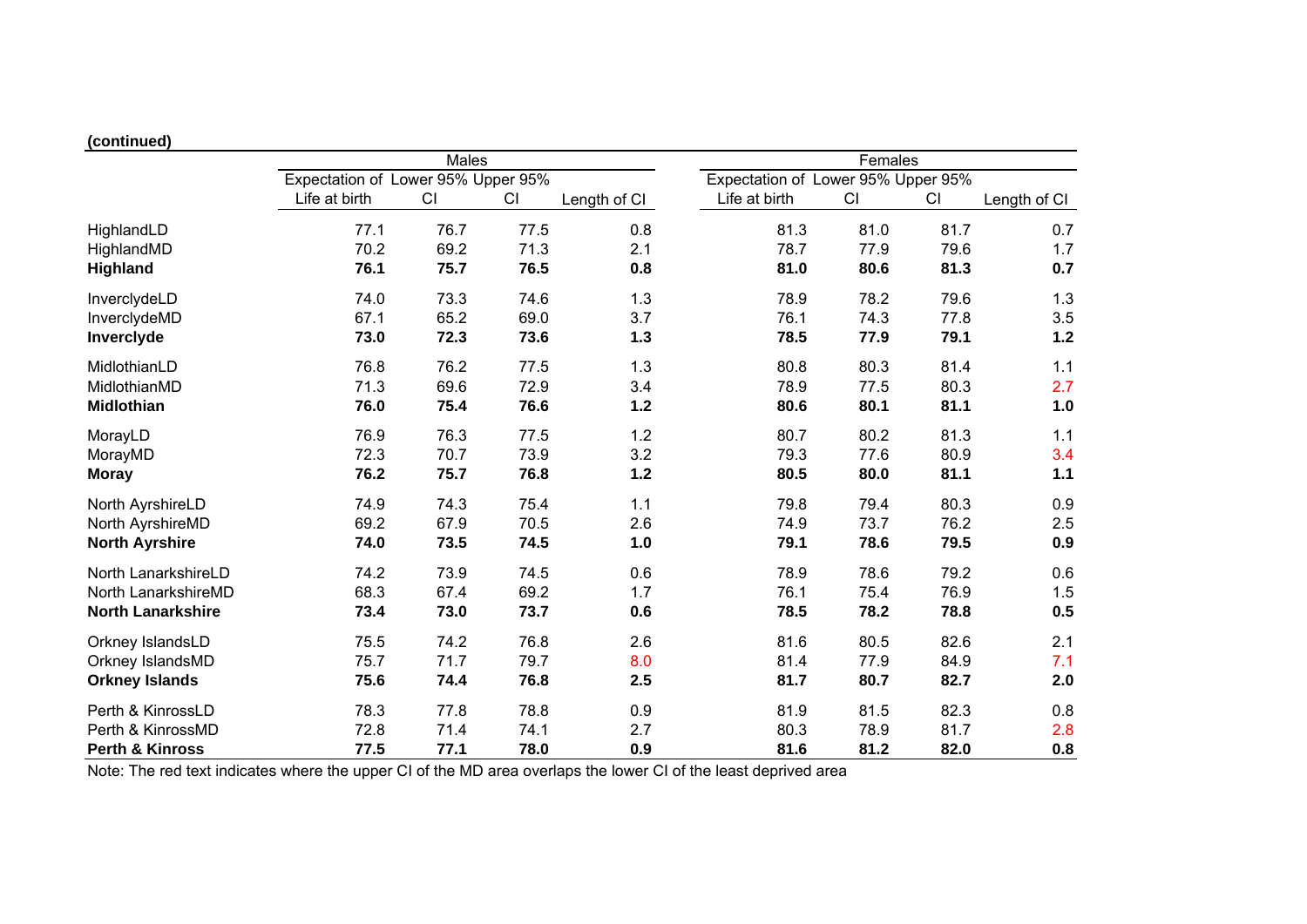# **(continued)**

|                              | Males          |        |        |              | Females        |        |        |              |
|------------------------------|----------------|--------|--------|--------------|----------------|--------|--------|--------------|
|                              | Expectation of | Lower  | Upper  |              | Expectation of | Lower  | Upper  |              |
|                              | Life at birth  | 95% CI | 95% CI | Length of CI | Life at birth  | 95% CI | 95% CI | Length of CI |
| RenfrewshireLD               | 74.9           | 74.5   | 75.3   | 0.9          | 79.7           | 79.3   | 80.1   | 0.8          |
| RenfrewshireMD               | 66.0           | 64.7   | 67.2   | 2.4          | 74.2           | 73.1   | 75.3   | 2.2          |
| <b>Renfrewshire</b>          | 73.6           | 73.2   | 74.0   | 0.9          | 79.0           | 78.6   | 79.3   | 0.7          |
| <b>Scottish BordersLD</b>    | 77.5           | 76.9   | 78.1   | 1.1          | 81.5           | 81.0   | 82.0   | 1.0          |
| Scottish BordersMD           | 73.6           | 72.3   | 74.9   | 2.7          | 77.7           | 76.5   | 78.9   | 2.4          |
| <b>Scottish Borders</b>      | 76.9           | 76.4   | 77.5   | 1.1          | 80.9           | 80.5   | 81.4   | 0.9          |
| Shetland IslandsLD           | 76.8           | 75.4   | 78.3   | 2.9          | 82.7           | 81.4   | 83.9   | 2.5          |
| Shetland IslandsMD           | 73.9           | 70.4   | 77.3   | 6.8          | 79.7           | 76.1   | 83.3   | 7.2          |
| <b>Shetland Islands</b>      | 76.4           | 75.0   | 77.7   | 2.7          | 82.2           | 81.0   | 83.4   | 2.4          |
| South AyrshireLD             | 77.1           | 76.5   | 77.7   | 1.1          | 81.1           | 80.6   | 81.6   | 1.0          |
| South AyrshireMD             | 69.5           | 68.0   | 71.1   | 3.1          | 78.0           | 76.7   | 79.3   | 2.6          |
| <b>South Ayrshire</b>        | 76.0           | 75.4   | 76.5   | 1.1          | 80.7           | 80.3   | 81.2   | 0.9          |
| South LanarkshireLD          | 75.8           | 75.5   | 76.1   | 0.6          | 80.3           | 80.1   | 80.6   | 0.6          |
| South LanarkshireMD          | 69.0           | 68.1   | 69.9   | 1.8          | 76.5           | 75.7   | 77.2   | 1.5          |
| <b>South Lanarkshire</b>     | 74.8           | 74.5   | 75.1   | 0.6          | 79.8           | 79.5   | 80.0   | 0.5          |
| StirlingLD                   | 78.2           | 77.6   | 78.8   | 1.2          | 82.2           | 81.7   | 82.7   | 1.1          |
| StirlingMD                   | 71.4           | 69.8   | 73.0   | 3.2          | 76.6           | 75.3   | 78.0   | 2.7          |
| <b>Stirling</b>              | 77.2           | 76.6   | 77.7   | 1.1          | 81.4           | 80.9   | 81.9   | 1.0          |
| West DunbartonshireLD        | 73.3           | 72.7   | 73.9   | 1.3          | 78.9           | 78.3   | 79.4   | 1.1          |
| <b>West DunbartonshireMD</b> | 66.8           | 65.2   | 68.4   | 3.2          | 74.1           | 72.7   | 75.6   | 2.9          |
| <b>West Dunbartonshire</b>   | 72.4           | 71.8   | 73.0   | $1.2$        | 78.2           | 77.6   | 78.7   | 1.1          |
| West LothianLD               | 76.1           | 75.7   | 76.6   | 0.9          | 79.8           | 79.4   | 80.2   | 0.8          |
| <b>West LothianMD</b>        | 72.5           | 71.4   | 73.6   | 2.2          | 76.8           | 75.9   | 77.8   | 1.9          |
| <b>West Lothian</b>          | 75.6           | 75.2   | 76.0   | 0.8          | 79.3           | 79.0   | 79.7   | 0.7          |

Note: The red text indicates where the upper CI of the MD area overlaps the lower CI of the least deprived area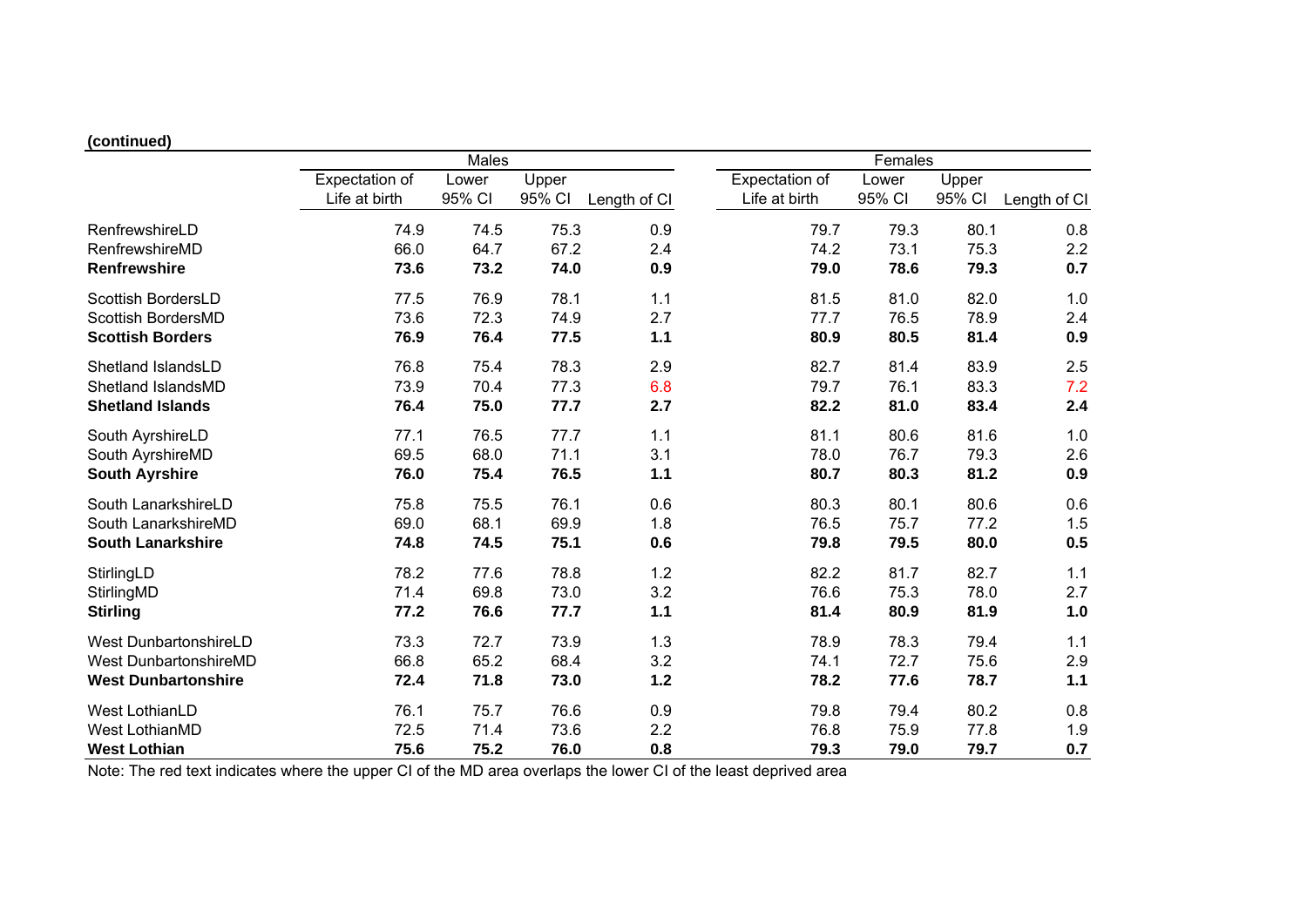

**!** indicates where the MD upper CI overlaps with the LD lower CI

MD